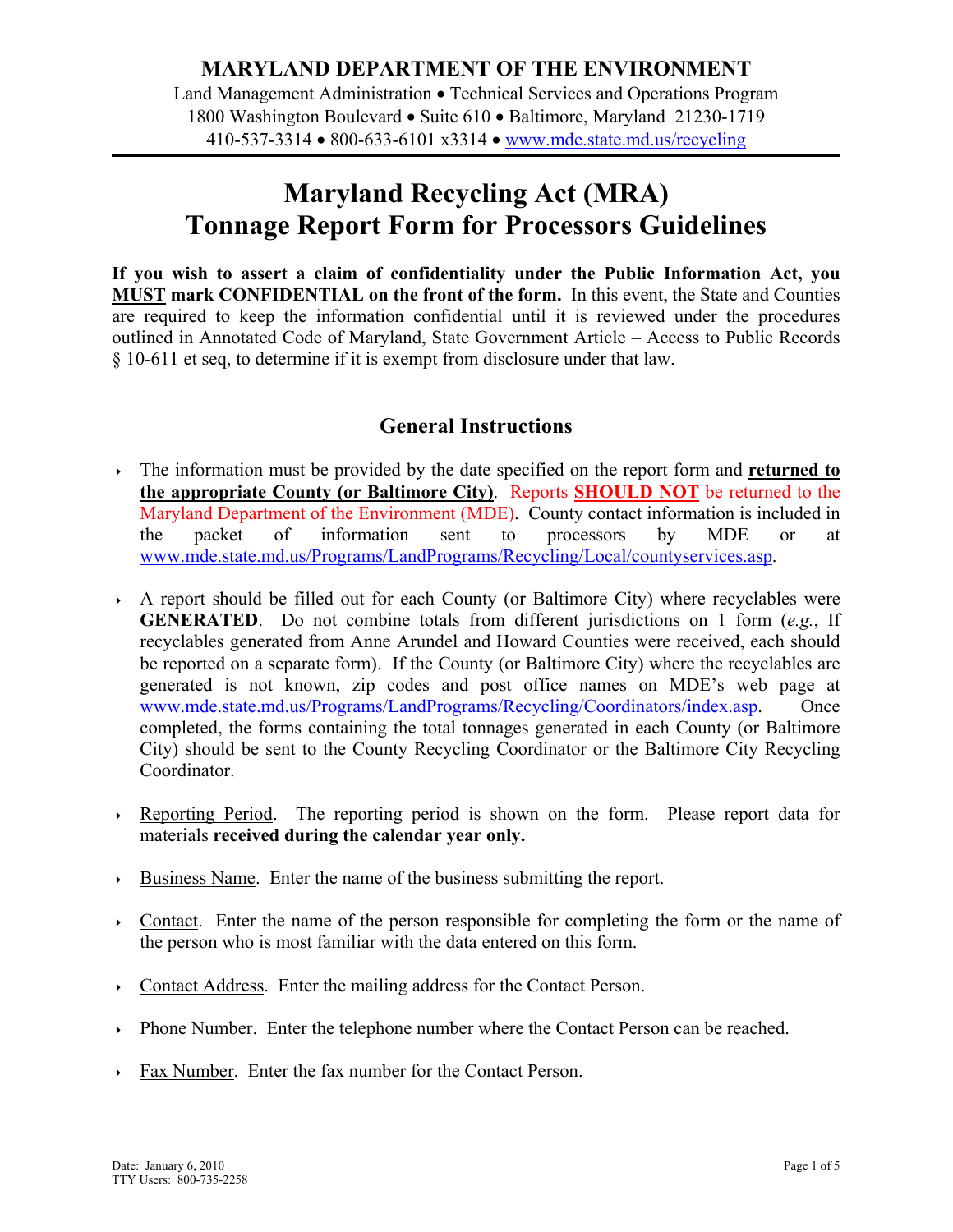- $\rightarrow$  County (or Baltimore City) where recyclables originated. Fill in which jurisdiction generated the recyclable materials.
- TONNAGE REPORT FORM for PROCESSORS TABLE. Provide as detailed information as possible on the various types of recyclables that you receive. Use the predefined categories and recyclables to report tonnages. If you require more lines than the number of "other" lines within a category, please use a separate piece of paper. Conversely, if your records are such that you cannot break down the information into the various types of recyclables within any category, most categories have a "mixed" line and it would be appropriate for you to list your data on that line.
	- Total (Tons). **DO NOT INCLUDE** the amount of recyclables received from other processors INCLUDED on the "Recycling Processor Mailing List 2009" (available on the Maryland Department of the Environment's web page at www.mde.state.md.us/Programs/LandPrograms/Recycling/Coordinators/index.asp) on your tonnage report form. All other recyclable tonnages generated in Maryland should be included on the form.

REPORT IN TONS. To get tons divide the pounds by 2000 (*e.g.*, 4520 pounds  $\div$  $2000 = 2.26$  tons).

- Authorized Signature. The form must be signed by a partner, principal, corporate officer or other authorized designee of the business for which this report is being filed.
- Name. Print the name of the authorized person signing this form.
- $\rightarrow$  Title. Print the title of the authorized person signing this document.
- $\triangleright$  Date. Print the date that this report is being signed.

For additional information or assistance in completing this form, please contact the County Recycling Coordinator of the county where the recyclables were generated, or the Maryland Department of the Environment.

| <b>CATEGORY: COMMINGLED CONTAINERS</b> |                                                                                             |  |  |  |
|----------------------------------------|---------------------------------------------------------------------------------------------|--|--|--|
|                                        | Commingled Containers   Containers of different materials collected<br>together<br>(i.e.,   |  |  |  |
|                                        | plastic/glass/metal or plastic/metal or glass/metal or plastic/glass).                      |  |  |  |
| <b>CATEGORY: COMPOST or MULCH</b>      |                                                                                             |  |  |  |
|                                        | Brush and Branches   Composting or mulching of woody materials such as branches, brush, and |  |  |  |
|                                        | whole trees such as Christmas trees.                                                        |  |  |  |
| Grass                                  | Composting or mulching of grass clippings from residential and/or                           |  |  |  |
|                                        | commercial sources.                                                                         |  |  |  |
| Leaves                                 | Composting or mulching of leaves from residential and/or commercial                         |  |  |  |
|                                        | sources.                                                                                    |  |  |  |
| Landclearing                           | Recycled earthen materials <i>(i.e., clays, sands, gravels, and silts)</i> topsoil, tree    |  |  |  |
| Debris                                 | stumps, root mats, brush and branches, logs, vegetation, and rock from land                 |  |  |  |
|                                        | clearing operations that if not recycled are discarded in landclearing debris,              |  |  |  |
|                                        | Rubble, or C&D landfills.                                                                   |  |  |  |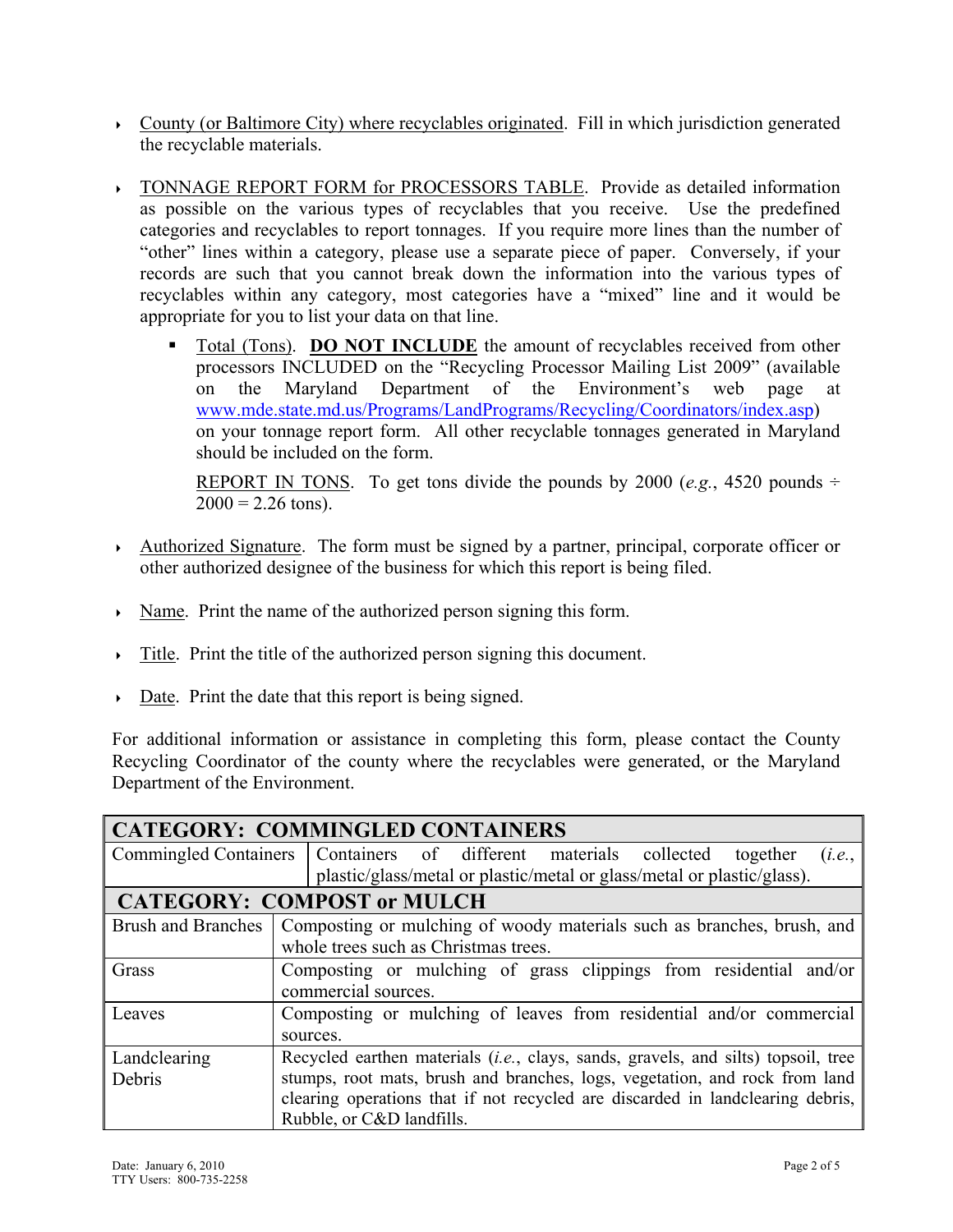| Mixed Yard Waste                  |  |                                                                                    | Composting or mulching of organic plant waste derived from gardening,                                |  |
|-----------------------------------|--|------------------------------------------------------------------------------------|------------------------------------------------------------------------------------------------------|--|
|                                   |  |                                                                                    | landscaping, and tree trimming activities. Includes leaves, garden waste,                            |  |
|                                   |  |                                                                                    | lawn cuttings, weeds, and pruning.                                                                   |  |
| Food Waste                        |  |                                                                                    | Composting or mulching of food scraps and vegetable waste from grocery                               |  |
|                                   |  |                                                                                    | stores, restaurants, cafeterias, lunchrooms, and private residences.                                 |  |
| <b>MSW Compost</b>                |  |                                                                                    | Composting of non-source-separated municipal solid waste. DOES NOT<br>include landscaping materials. |  |
| <b>Wood Materials</b>             |  |                                                                                    | Composting or mulching of wood products, canes, crutches, pallets, crates,                           |  |
|                                   |  |                                                                                    | barrels, and wood found in furniture that is not part of an industrial process.                      |  |
| Other                             |  |                                                                                    | Describe. Composting or mulching of materials from industrial processes,                             |  |
|                                   |  |                                                                                    | stall waste, grain waste, and hatchery waste.                                                        |  |
| <b>CATEGORY: GLASS</b>            |  |                                                                                    |                                                                                                      |  |
| <b>Brown Glass</b>                |  |                                                                                    | Recycling of any brown glass food or beverage container.                                             |  |
| <b>Clear Glass</b>                |  | Recycling of any colorless glass food or beverage container.                       |                                                                                                      |  |
| Green Glass                       |  | Recycling of any green glass food or beverage container.                           |                                                                                                      |  |
| <b>Mixed Glass</b>                |  | Recycling of any glass food or beverage container.                                 |                                                                                                      |  |
| Fluorescent<br>Lights             |  | Recycling of standard and compact fluorescent lightbulbs.                          |                                                                                                      |  |
| Other                             |  | Describe. Recycling of glass found in furniture, drinking glasses, appliances, and |                                                                                                      |  |
|                                   |  | glass from industrial processes. The recycling of glass from transportation        |                                                                                                      |  |
|                                   |  |                                                                                    | equipment (e.g., cars), glass from C&D debris (e.g., windows), and the reuse of                      |  |
|                                   |  |                                                                                    | glass products <b>DOES NOT</b> count and should be included in the "Other" section                   |  |
|                                   |  |                                                                                    | of the "Other Materials" category.                                                                   |  |
| <b>CATEGORY: METALS</b>           |  |                                                                                    |                                                                                                      |  |
| Aluminum Cans                     |  |                                                                                    | Recycling of any aluminum food or beverage container.                                                |  |
| <b>Lead Acid Batteries</b>        |  |                                                                                    | Recycling of lead-acid batteries from automotive, truck, and<br>marine products.                     |  |
| <b>Litho Plates</b>               |  |                                                                                    | Recycling of litho plates used in printing.                                                          |  |
| Mixed Cans (Aluminum, Tin, Steel) |  |                                                                                    | Recycling of mixed aluminum, tin, and steel food or beverage                                         |  |
|                                   |  |                                                                                    | containers.                                                                                          |  |
| Oil Filters                       |  |                                                                                    | Recycling of oil filters                                                                             |  |
| Scrap Automobiles                 |  |                                                                                    | Recycled automobiles.                                                                                |  |
| Scrap Metal                       |  |                                                                                    | Scrap metal DOES NOT include: aluminum beverage and food                                             |  |
|                                   |  |                                                                                    | containers; aluminum foil and food tray containers; bi-metal,                                        |  |
|                                   |  |                                                                                    | tin, and steel food or beverage containers; white goods; lead                                        |  |
|                                   |  |                                                                                    | acid batteries; front end scrap; back end scrap; and hospital                                        |  |
|                                   |  |                                                                                    | appliances.                                                                                          |  |
| Tin/Steel Cans                    |  |                                                                                    | Recycling of tin and steel food or beverage containers.                                              |  |
| <b>White Goods</b>                |  |                                                                                    | Recycling of white goods (e.g., refrigerators, stoves, washing                                       |  |
|                                   |  |                                                                                    | machines, dryers, water heaters, air conditioners, etc.).                                            |  |
| Other                             |  |                                                                                    | Describe.<br>Recycling of aluminum foil and food tray                                                |  |
|                                   |  |                                                                                    | containers, back end scrap, litho-plates, canes, crutches,                                           |  |
|                                   |  |                                                                                    | oxygen tank carts, walkers, wheelchairs, and motor oil filters.                                      |  |
| <b>CATEGORY: PAPER</b>            |  |                                                                                    |                                                                                                      |  |
| Magazines                         |  |                                                                                    | publication<br>Recycling of any<br>coated<br>paper<br>(e.g., magazines,                              |  |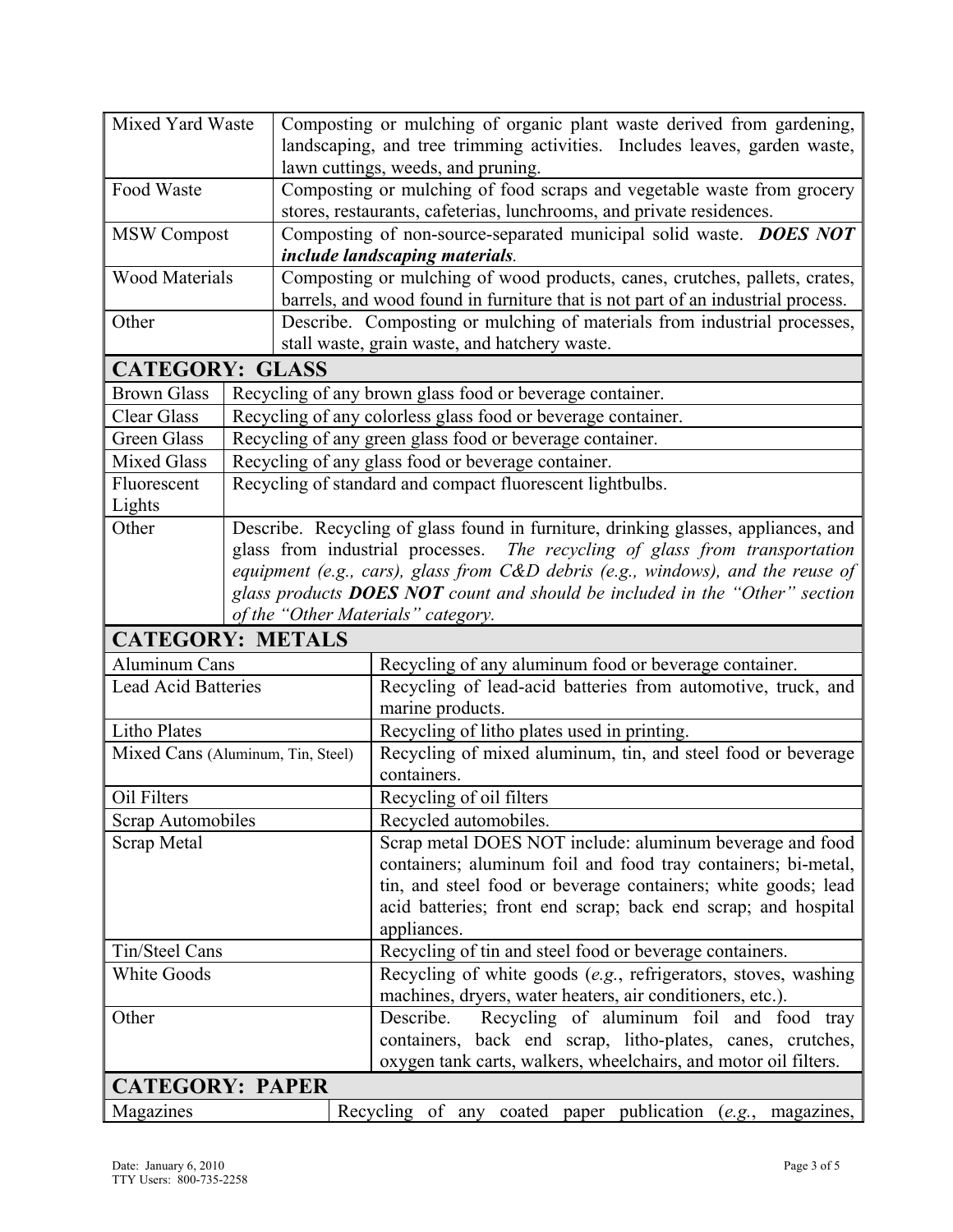|                                  | catalogues, etc.).                                                      |
|----------------------------------|-------------------------------------------------------------------------|
| Mixed Paper                      | Recycling of any combination of types of acceptable paper.              |
| Newspaper                        | Recycling of newspaper.                                                 |
| Office/Computer Paper            | Recycling of office paper that is not contaminated by glue, plastic, or |
|                                  | other foreign matter (e.g., computer printout paper, white or colored   |
|                                  | paper, copier paper, etc.).                                             |
| Old Corrugated Cardboard         | Recycled corrugated cardboard material collected from residential       |
|                                  | and commercial sources.                                                 |
| <b>Telephone Directories</b>     | Recycling of old phone books.                                           |
| Other                            | Describe. Recycling of paper from industrial processes, unsold          |
|                                  | books, and print shops.                                                 |
| <b>CATEGORY: PLASTIC</b>         |                                                                         |
| <b>Mixed Plastic</b>             | Recycling of different types of plastic food or beverage containers.    |
| Plastic Code#                    | Define. Recycling of a specific type of plastic (e.g., PET, HDPE,       |
|                                  | etc.) food or beverage container.                                       |
| Shrink Wrap                      | Recycling of shrink wrap used in packaging.                             |
| Other                            | Recycling of plastic from bags, wraps, industrial<br>Describe.          |
|                                  | processes, storage containers, and furniture. The recycling of plastic  |
|                                  | from transportation equipment (e.g., cars) DOES NOT count and           |
|                                  | should be included in the "Other" section of the "Other Materials"      |
|                                  | category.                                                               |
| <b>CATEGORY: OTHER MATERIALS</b> |                                                                         |
| Antifreeze                       | Recycled antifreeze.                                                    |
| Animal Protein/Solid Fat         | Recycled animal protein, animal carcasses and solid fat.                |
| Asphalt                          | Recycled asphalt.                                                       |
| Coal Ash (Fly Ash, Pozzolan)     | Recycled coal ash, fly ash, or pozzolan.                                |
| Concrete                         | Recycled concrete.                                                      |
| C&D Debris                       | Construction and Demolition Debris (C&D) includes concrete,             |
|                                  | asphalt, wood, gypsum, and asphalt shingles generated from              |
|                                  | construction, demolition, and renovation activities, that if not        |
|                                  | recycled would be disposed of at a permitted landfill.                  |
| Electronics                      | Include electronics that were recycled.                                 |
| Food Waste                       | Recycling of food waste (not composted) as feed, etc.                   |
| <b>Industrial Fluids</b>         | Recycling of cleaning, pesticides, fluids in manufacturing, etc.        |
| MSW-to-Energy Ash                | Recycled of energy ash from non-source-separated waste.                 |
| Pallets                          | Refurbished pallets.                                                    |
| Sewage Sludge                    | Recycling of any thickened liquid, suspension, settled solid, or        |
|                                  | dried residue that a sewage treatment plant extracts from sewage.       |
| Soil                             | Composting of soil material.                                            |
| Textiles                         | Textile material (e.g., carpets, garments or fabrics) processed into    |
|                                  | other materials.                                                        |
| <b>Toner Cartridges</b>          | Recycling of cartridges used in printers.                               |
| Tires (Recycled)                 | Tires recycled into new products.                                       |
| Tires (Retread)                  | Retread of recapped tires.                                              |
| Tires (Cement Kiln)              | Tires burned in cement kilns.                                           |